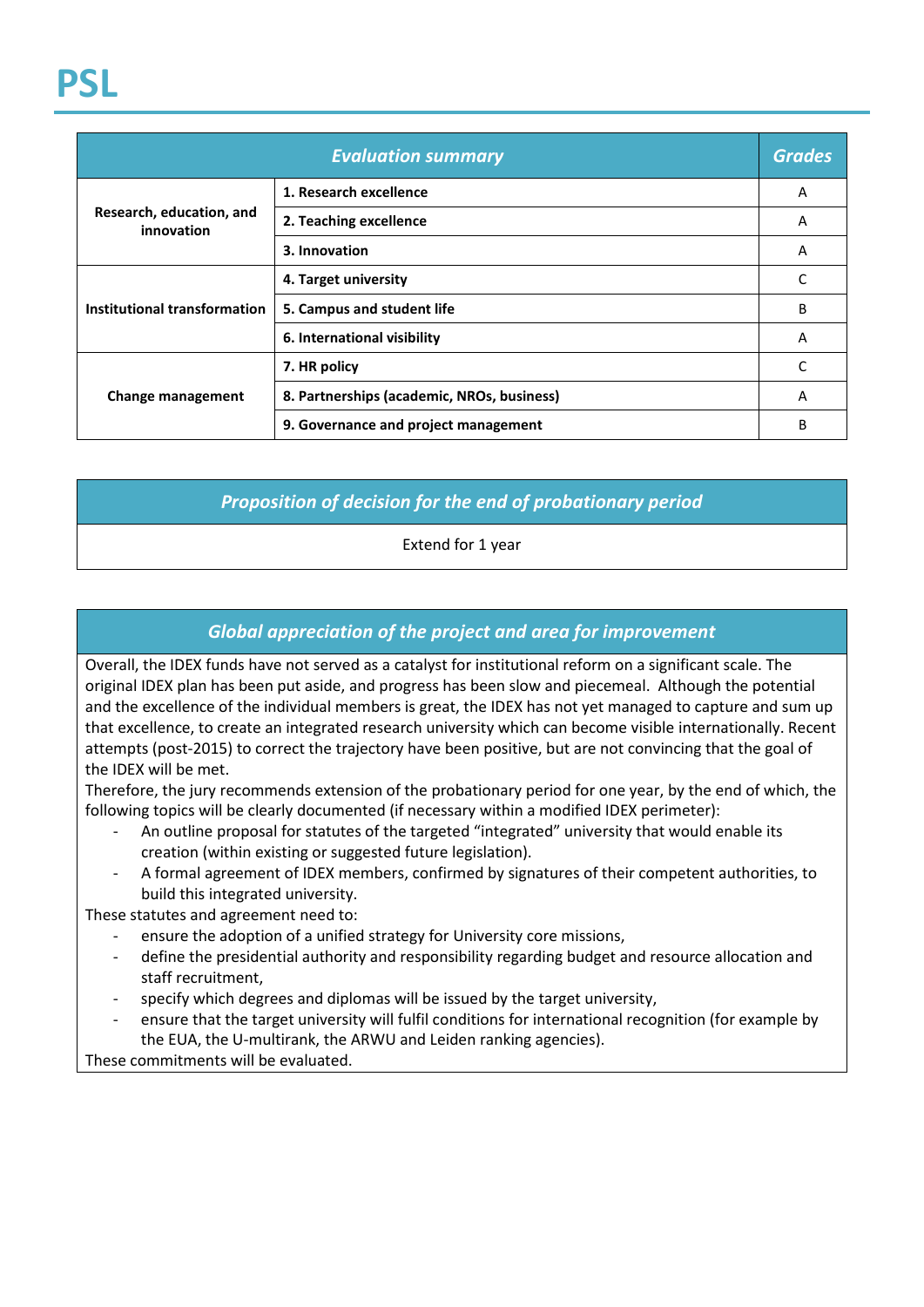| <b>Evaluation summary</b>                                                                                                                                                                                                                                                                                                                                                                                                                                                                                                                                                                                                              |                                                                                                                                                                                                                                                                                                                                                                                                                                           |  |  |  |
|----------------------------------------------------------------------------------------------------------------------------------------------------------------------------------------------------------------------------------------------------------------------------------------------------------------------------------------------------------------------------------------------------------------------------------------------------------------------------------------------------------------------------------------------------------------------------------------------------------------------------------------|-------------------------------------------------------------------------------------------------------------------------------------------------------------------------------------------------------------------------------------------------------------------------------------------------------------------------------------------------------------------------------------------------------------------------------------------|--|--|--|
| 1. Research excellence                                                                                                                                                                                                                                                                                                                                                                                                                                                                                                                                                                                                                 |                                                                                                                                                                                                                                                                                                                                                                                                                                           |  |  |  |
| <b>Grade justification</b>                                                                                                                                                                                                                                                                                                                                                                                                                                                                                                                                                                                                             | Areas of improvement - necessary amendment                                                                                                                                                                                                                                                                                                                                                                                                |  |  |  |
| PSL gathers very good quality institutions with an<br>impressive record of achievements. Yet, the IDEX<br>programme has so far failed to transform PSL into a world<br>recognized research institution.                                                                                                                                                                                                                                                                                                                                                                                                                                | Partners should work to better define a common research<br>strategy, with an emphasis on inter-institutional and<br>trans-disciplinary work.<br>Proceed with the creation of planned institutes, as well as<br>with the swift implementation of a common signature<br>policy.                                                                                                                                                             |  |  |  |
| 2. Teaching excellence                                                                                                                                                                                                                                                                                                                                                                                                                                                                                                                                                                                                                 |                                                                                                                                                                                                                                                                                                                                                                                                                                           |  |  |  |
| <b>Grade justification</b>                                                                                                                                                                                                                                                                                                                                                                                                                                                                                                                                                                                                             | Areas of improvement - necessary amendment                                                                                                                                                                                                                                                                                                                                                                                                |  |  |  |
| Pioneering, innovative undergraduate programmes offer<br>talented/ selected students a rich alternative to 'classes<br>preparatoires';<br>Undergraduates introduced early into research practice;<br>Novel interdisciplinary / multidisciplinary programmes,<br>some of which incorporate research and artistic practice;<br>Appointment of a Dean of Teaching and of a Teaching<br>Council;<br>Extensive on-line availability of lectures/ presentations<br>(16 M hits on members' websites in 2015;<br>Involvement of senior academic staff in teaching;<br>Excellent staff:student ratios, small group teaching.                    | Strengthen integration of teaching offers across<br>components to avoid current fragmentation;<br>Some proposals could be brought forward: restructuring<br>of undergraduate degree; uploading of 2k hours of AV<br>teaching (planned for uploading in 2016-18);<br>establishment of proposed Centre of Teaching and<br>Research Excellence, major-minor system of options;<br>Develop plans for common student evaluation<br>procedures; |  |  |  |
| 3. Innovation                                                                                                                                                                                                                                                                                                                                                                                                                                                                                                                                                                                                                          |                                                                                                                                                                                                                                                                                                                                                                                                                                           |  |  |  |
| <b>Grade justification</b>                                                                                                                                                                                                                                                                                                                                                                                                                                                                                                                                                                                                             | Areas of improvement - necessary amendment                                                                                                                                                                                                                                                                                                                                                                                                |  |  |  |
| Significant increase in the number of patent filings and<br>start ups created. Mutualisation of the ESPCI patent<br>office, capitalising on ESPCI's acknowledged experience in<br>technology transfer and patent management. Creation of<br>a student entrepreneurship programme. Existence of a<br>valorization committee to advise the president and the<br>board of PSL on technology and knowledge transfer.                                                                                                                                                                                                                       | It is especially important to develop an innovation spirit<br>and technology transfer competences in every<br>component area of the University.                                                                                                                                                                                                                                                                                           |  |  |  |
| 4. Target university                                                                                                                                                                                                                                                                                                                                                                                                                                                                                                                                                                                                                   |                                                                                                                                                                                                                                                                                                                                                                                                                                           |  |  |  |
| <b>Grade justification</b>                                                                                                                                                                                                                                                                                                                                                                                                                                                                                                                                                                                                             | Areas of improvement - necessary amendment                                                                                                                                                                                                                                                                                                                                                                                                |  |  |  |
| Off to a slow start in defining and implementing its Target<br>University, the initiative has gained momentum in the last<br>9 months or so, particularly through using a model of<br>leadership where both "bottom up" and "top down"<br>approaches have brought partners together and created a<br>stronger sense of direction and commitment towards a<br>shared future. While momentum has been built, much<br>remains to be done, including more clearly defining the<br>desired model of their Target University. At the moment,<br>the model appears to be still at the level of broad<br>principles.                           | Defining a clearer model for their Target University and<br>getting support from the different "willing partners".                                                                                                                                                                                                                                                                                                                        |  |  |  |
| 5. Campus and student life                                                                                                                                                                                                                                                                                                                                                                                                                                                                                                                                                                                                             |                                                                                                                                                                                                                                                                                                                                                                                                                                           |  |  |  |
| <b>Grade justification</b>                                                                                                                                                                                                                                                                                                                                                                                                                                                                                                                                                                                                             | Areas of improvement - necessary amendment                                                                                                                                                                                                                                                                                                                                                                                                |  |  |  |
| A number of concrete measures have been taken to<br>enhance campus and student life. Student initiatives for<br>culture and sports are supported. A symphonic Orchestra<br>and Choir have been founded. The PSL logo appears on<br>student cards and a single multiservice card is being<br>developed. The PSL Alumni has been set up and common<br>university degree ceremonies are being planned. There is<br>an ambitious Real Estate Plan. Efforts are underway to<br>improve services for international students.<br>The sense of belonging of students has been evaluated<br>and found to be "very satisfactory" but no data are | Develop Key Performance Indicators for the assessment<br>of the quality of Campus and student life including for the<br>sense of belonging of students.                                                                                                                                                                                                                                                                                   |  |  |  |